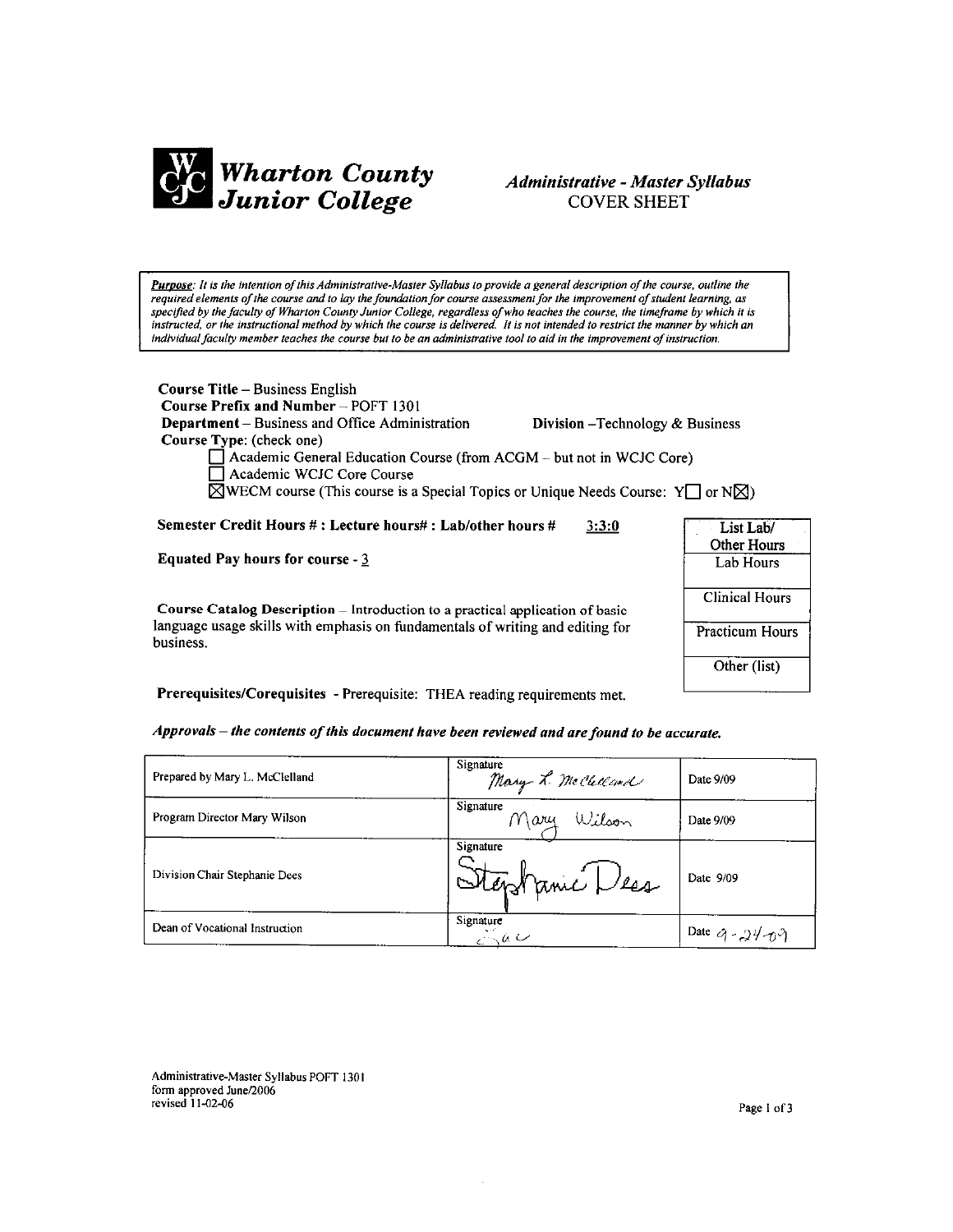

# *Administrative - Master Syllabus*  POFT 1301

**I. Topical Outline** – Each offering of this course must include the following topics (be sure to include information regarding lab, practicum, clinical or other non lecture instruction):

#### *Upon successful completion of this course:*

- 1. The student will be able to write correct sentences which convey the meaning that he/she intends.
- 2. The student can punctuate sentences to enhance the meaning and to give the emphasis intended.
- 3. The student can correctly spell a basic business vocabulary.
- 4. The student can correct grammar, spelling, punctuation, capitalization, hyphenation, numbers, abbreviations, and word choice errors in written materials.

#### **II. Course Learning Outcomes**

| <b>Course Learning Outcome</b>                                                                                                      | <b>Method of Assessment</b>                                                                                      |
|-------------------------------------------------------------------------------------------------------------------------------------|------------------------------------------------------------------------------------------------------------------|
| The student will demonstrate basic language<br>usage skills by writing effective sentences and<br>paragraphs for business documents | At least 90% of students will correctly answer at least<br>70% of the questions on a comprehensive written exam. |

### **III. Required Text(s), Optional Text(s) and/or Materials to be Supplied by Student.**

Required Text: *Business English*, 9<sup>th</sup> Edition, 2008, Mary Ellen Guffey, Thomson, ISBN: 978.0.3.243.6606.8. Students need #2 pencils and Scantrons for completing tests.

#### **IV. Suggested Course Maximum** – 35

### **V. List any specific spatial or physical requirements beyond a typical classroom required to teach the course**.

None